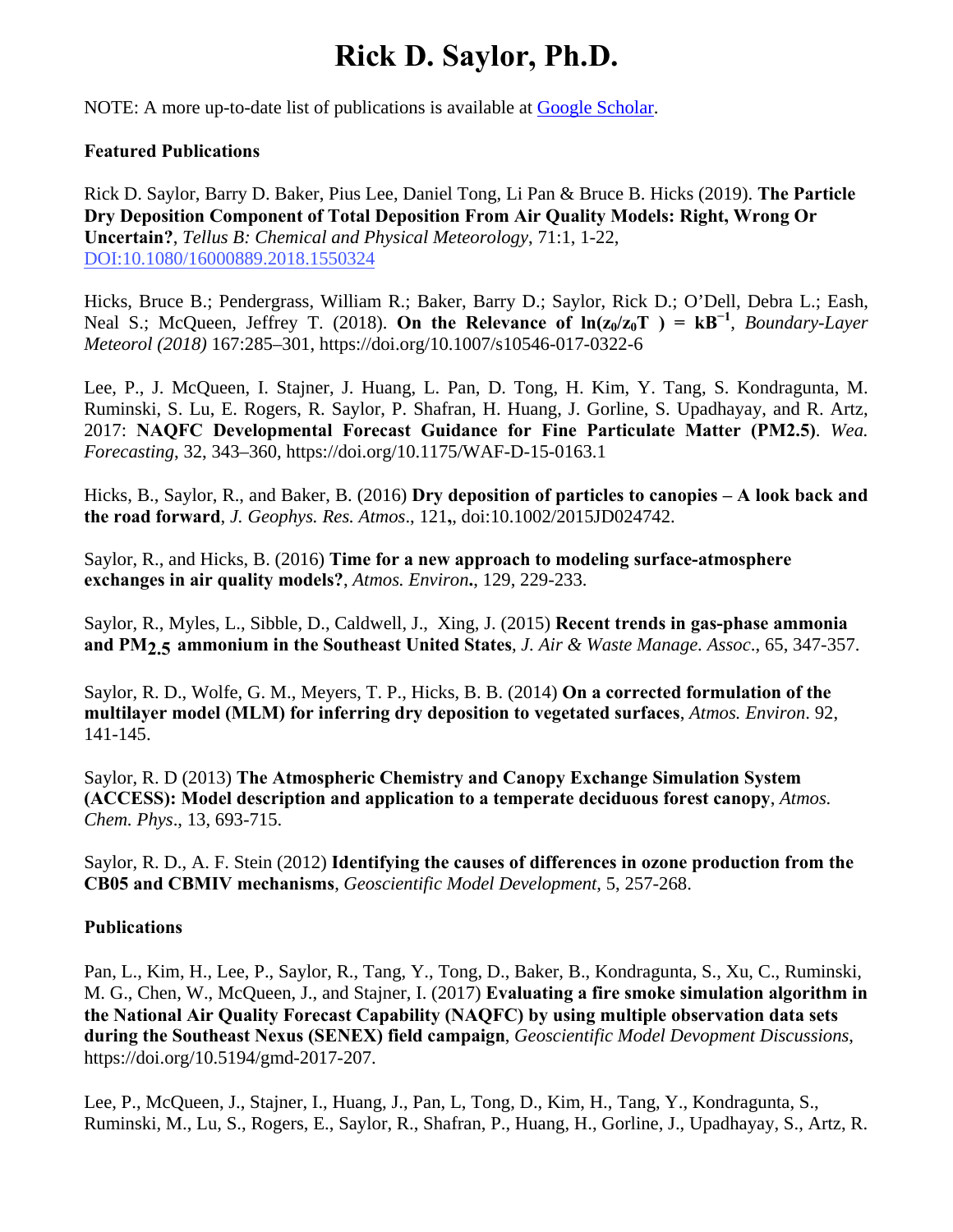(2017) **NAQFC developmental forecast guidance for fine particulate matter (PM2.5)**, *Weather and Forecasting*., 32, 343-360.

Tong, D. Q., Lei, H., Pan, Li., Chai, T., Kim, H., Lee, P., Saylor, R., Wang, M., Kondragunta, S. (2014) **Assimilation of satellite oceanic and atmospheric products to improve emission forecasting,** *Air Pollution Modeling and its Application XXIII*, D. Steyn and R. Mathur, Eds. *Springer International Publishing*, Switzerland.

Stein, A. F., R. D. Saylor (2012) **Sensitivities of sulfate aerosol formation and oxidation pathways on the chemical mechanism employed in simulations**, *Atmos. Chem. Phys*., 12, 8567-8574.

Tong, D. Q., P. Lee, R. D. Saylor (2012) **New Directions: The need to develop process-based emissions models**, *Atmos. Environ***.**, 47, 560-561.

Saylor, R. D., E. S. Edgerton, B. E. Hartsell, J. J. Jansen, and D. A. Hansen (2010) **Continuous ammonia measurements from the Southeastern Aerosol Research and Characterization (SEARCH) study**, *Atmos. Environ*., 44, 4994-5004.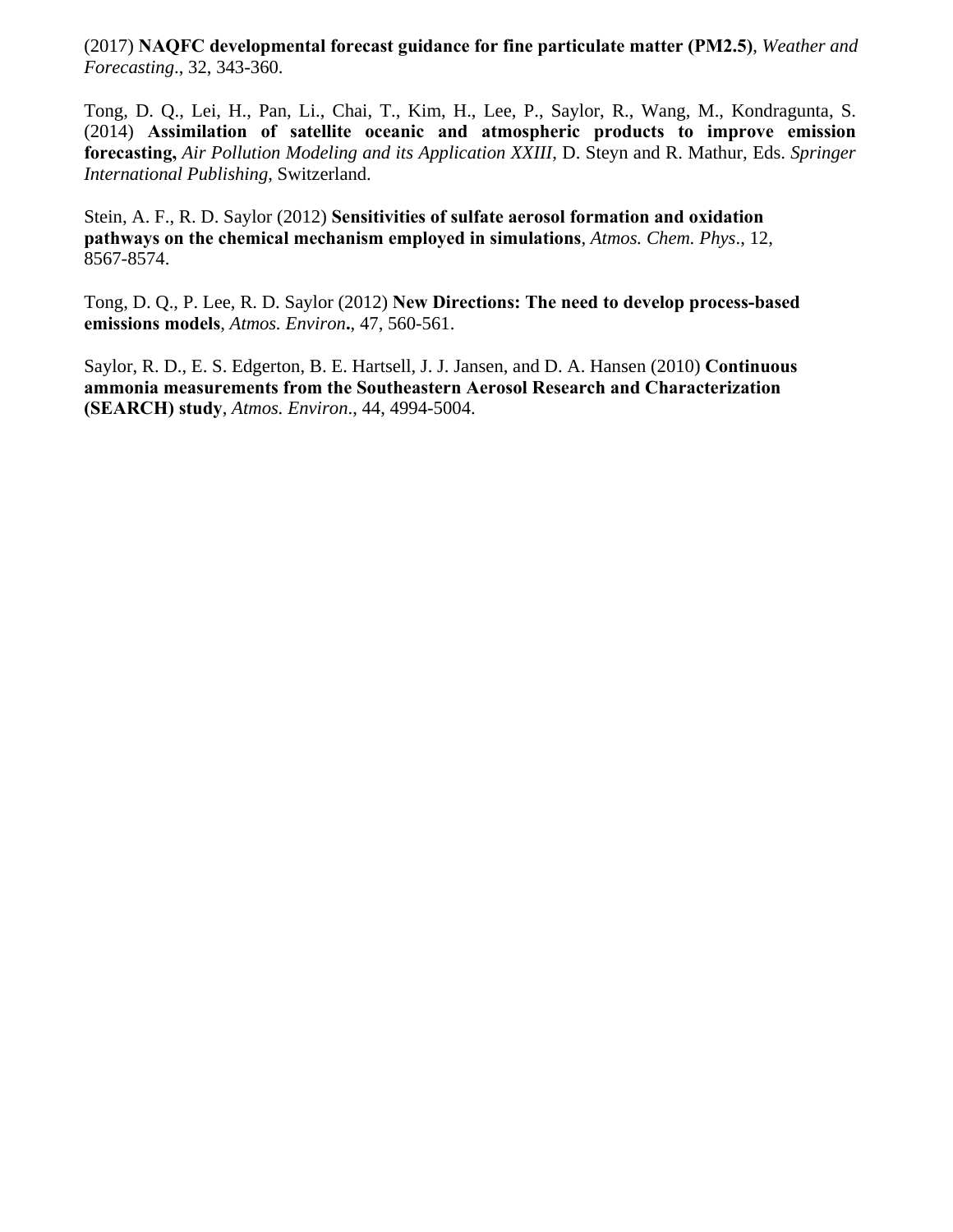Edgerton, E. S., G. S. Casuccio, R. D. Saylor, T. L. Lersch, B. E. Hartsell, and J. J. Jansen (2008) **Measurements of OC and EC in coarse particulate matter in the southeastern United States**, *J. Air & Waste Manage. Assoc*., 59, 78-90.

Edgerton, E. S., R. D. Saylor, B. E. Hartsell, J. J. Jansen, and D. A. Hansen (2007) **Ammonia and ammonium measurements from the southeastern United States**, *Atmos. Environ*., 41, 3339-3351.

Saylor, R. D., E. S. Edgerton, and B. E. Hartsell (2006) **Linear regression techniques for use in the EC tracer method of secondary organic aerosol estimation**, *Atmos. Environ*., 40, 7546-7556.

Edgerton, E. S., B. E. Hartsell, R. D. Saylor, J. J. Jansen, D. A. Hansen, and G. M. Hidy (2006) **The Southeastern Aerosol Research and Characterization Study: Part III. Continuous measurements of PM2.5 mass and composition**, *J. Air & Waste Manage. Assoc*., 56, 1325-1341.

Edgerton, E. S., B. E. Hartsell, R. D. Saylor, J. J. Jansen, D. A. Hansen, and G. M. Hidy (2005) **The Southeastern Aerosol Research and Characterization Study: Part II. Filter-based measurements of fine and coarse particulate matter mass and composition**, *J. Air & Waste Manage. Assoc*., 55, 1527-1542.

Easter R. C., S. J. Ghan, Y. Zhang, R. D. Saylor, E. G. Chapman, N. S. Laulainen, H. Abdul-Razzak, L. R. Leung, X. Bian, and R. A. Zaveri (2004) **MIRAGE: Model description and evaluation of aerosols and trace gases**, *J. Geophys. Res*., 109, D20210, 10.1029/2004JD004571.

Chameides W. L., C. Luo, R. D. Saylor, D. Streets, Y. Huang, M. Bergin, and F. Giorgi (2002) **Correlation between model-calculated anthropogenic aerosols and satellite-derived cloud optical depths: Indication of indirect effect?**, *J. Geophys. Res*., 107, D10, 10.1029/2000JD000208.

Ghan S. J., R. C. Easter, E.G. Chapman, H. Abdul-Razzak, Y. Zhang, L. R. Leung, N. S. Laulainen, R. D. Saylor, R. A. Zaveri (2001) **A physically-based estimate of radiative forcing by anthropogenic sulfate aerosol**, *J. Geophys. Res*., 106, 5279-5293.

Saylor R. D., R. C. Easter, and E. G. Chapman (1999) **Simulation of the tropospheric distribution of carbon monoxide during the 1984 MAPS experiment**, *Atmos. Environ*., 33, 4675-4694.

Chameides W. L., H. Yu, S. C. Liu, M. Bergin, X. Zhou, L. Mearns, G. Wang, C. S. Kiang, R. D. Saylor, C. Luo, Y. Huang, A. Steiner, and F. Giorgi (1999) **Case study of the effects of atmospheric aerosols and regional haze on agriculture: An opportunity to enhance crop yields in China through emission controls?**, *Proc. National Acad. Sci.*, 96, 13626-13633.

Chameides W. L., L. Xingsheng, T. Xiaoyan, Z. Xiuji, L. Chao, C. S. Kiang, J. St. John, R. D. Saylor, S. Liu, K. S. Lam, T. Wang, and F. Giorgi (1999) **Is ozone pollution affecting crop yields in China?**, *Geophys. Res. Ltrs*., 26, 867- 870.

Saylor R. D., W. L. Chameides, and M. E. Chang (1999) **Demonstrating attainment in Atlanta using Urban Airshed Model simulations: Impact of boundary conditions and alternative forms of the NAAQS**, *Atmos. Environ*., 33, 1057- 1064.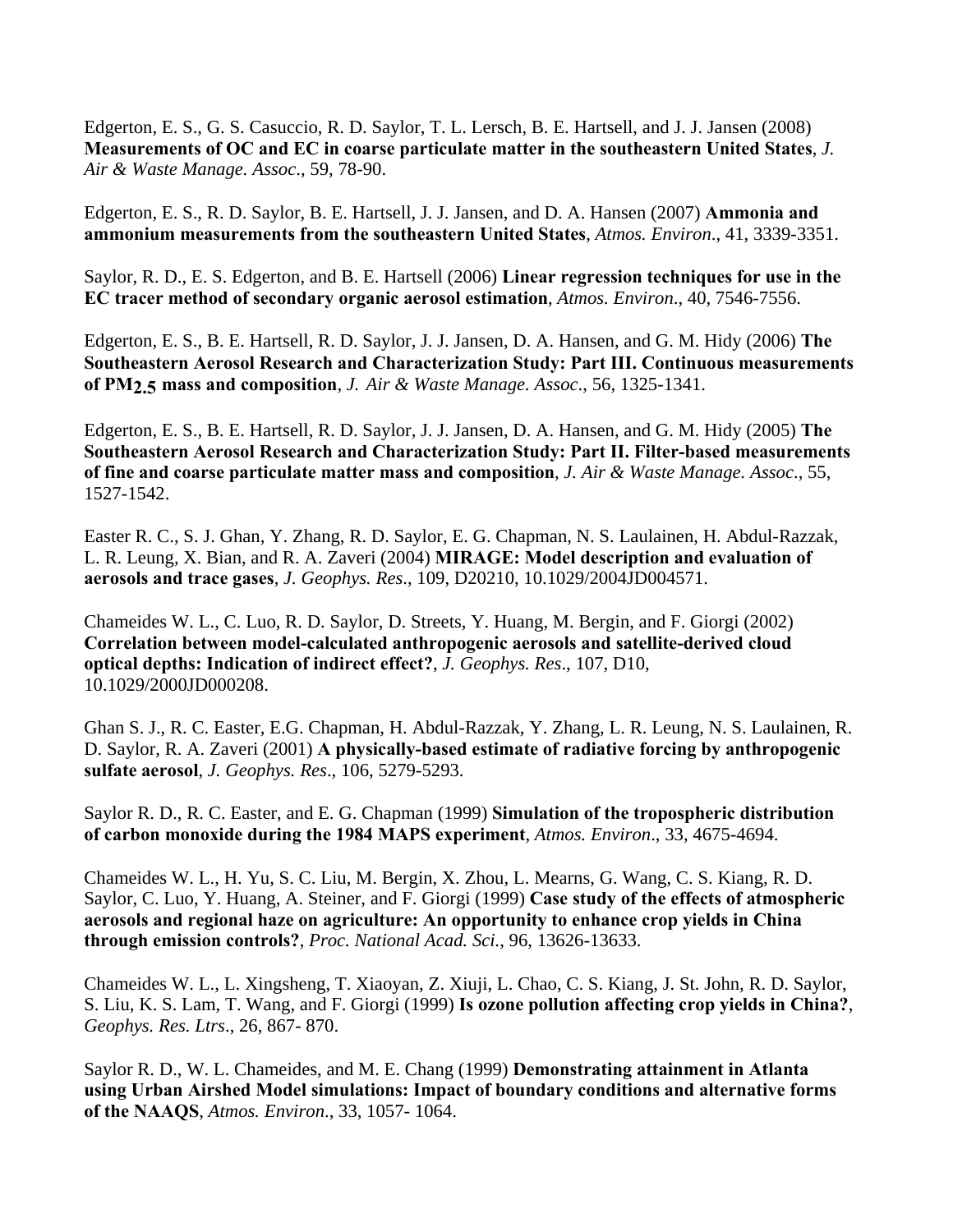Saylor R. D., W. L. Chameides, and E. B. Cowling (1998) **Implications of the new ozone NAAQS for compliance in rural areas**, *J. Geophys. Res*., 103, 31137-31141.

Kasibhatla P., W. L. Chameides, R. D. Saylor, and D. Olerud (1998) **Relationships between regional ozone pollution and emissions of nitrogen oxides in the eastern United States**., *J. Geophys. Res*., 103, 22663-22669.

St. John J. C., W. L. Chameides, and R. D. Saylor (1998) **The role of anthropogenic NOx and VOC as ozone precursors: A case study from the SOS Nashville/Middle Tennessee ozone study**, *J. Geophys. Res*., 103, 22415-22423.

Chameides W. L., R. D. Saylor, and E. B. Cowling (1997) **Ozone pollution in the rural U. S. and the new NAAQS**, *Science*, 276, 916.

Saylor R. D. (1997) **An estimate of the potential significance of heterogeneous loss to aerosols as an additional sink for hydroperoxyl radicals in the troposphere**, *Atmos. Environ*., 31, 3653-3658.

Ghan S. J., R. C. Easter, L. R. Leung, P. Lee, L. K. Peters, R. D. Saylor, R. Zaveri, and Y. Zhang (1997) **Radiative forcing of climate by aerosols: A physically based modeling approach**, *Proceedings of the Third Conference on Atmospheric Chemistry, American Meteorogical Society Annual Meeting*, Long Beach, California.

Saylor R. D., R. C. Easter, and E. G. Chapman (1996) **The impact of biomass burning on the tropospheric distribution of CO during the 1984 MAPS experiment**, *Proceedings of the Seventh Symposium on Global Change Studies, American Meteorological Society Annual Meeting*, Atlanta, Georgia, 156-159.

Saylor R. D. and G. D. Ford (1995) **On the comparison of numerical methods for the integration of kinetic equations in atmospheric chemistry and transport models**, *Atmos. Environ*., 29, 2585- 2593.

Berkowitz C. M., K. M. Busness, E. G. Chapman, J. M. Thorp, and R. D. Saylor (1995) *Observations of depleted ozone within the boundary layer of the western North Atlantic*, *J. Geophys. Res*., 100, 11483-11496.

Zaveri R. A., R. D. Saylor, L. K. Peters, R. McNider, and A. Song (1995) **A model investigation of summertime diurnal ozone behavior in rural mountainous locations**, *Atmos. Environ*., 29, 1043- 1065.

Peters L. K., C. M. Berkowitz, G. R. Carmichael, R. C. Easter, G. Fairweather, S. J. Ghan, J. M. Hales, L. R. Leung, W. R. Pennell, F. A. Potra, R. D. Saylor, and T. T. Tsang (1995) **The current state and future direction of Eulerian models in simulating the tropospheric chemistry and transport of trace species**, *Atmos. Environ*., 29, 189-222.

Easter R. C., R. D. Saylor, and E. G. Chapman (1994) **Analysis of mid-tropospheric carbon monoxide data using a three-dimensional global atmospheric chemistry numerical model**, *Air Pollution Modeling and Its Application X, S.- V. Gryning and M. M. Millan, eds., Plenum Press*, New York, 185-194.